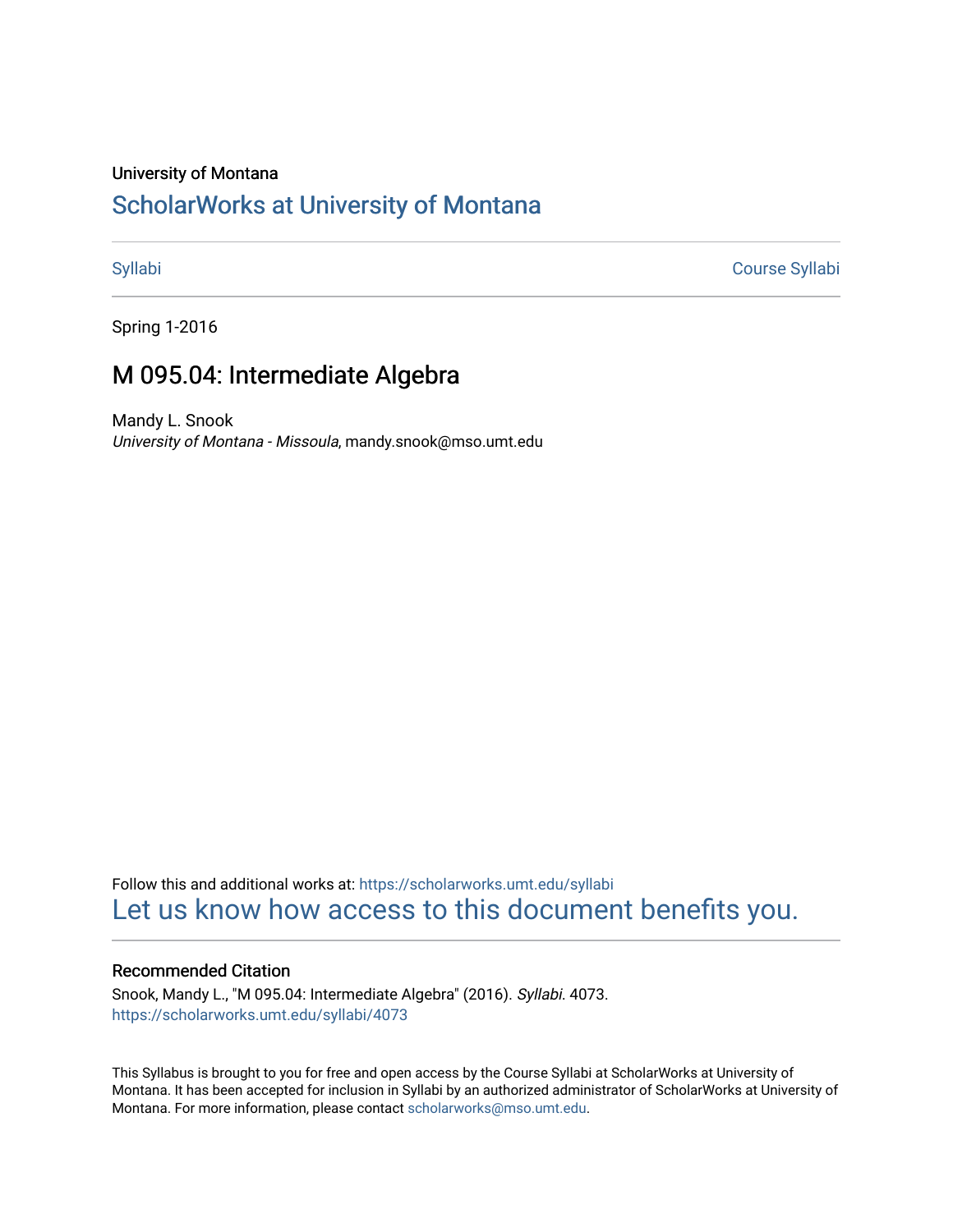

M095 Intermediate Algebra Department of Applied Arts and Sciences Spring 2016 Syllabus

**Instructor: Mandy Snook Email:** mandy.snook@mso.umt.edu **Office: Math Technology Learning Center, Mansfield Library Level 1, Room 115**

**Text:** *Intermediate Algebra*, 3nd Edition Michael Sullivan III and Katherine R. Struve Available as an e-book through MyLabsPlus

**WELCOME TO INTERMEDIATE ALGEBRA! M095** is a one-semester course for students who have not yet mastered a second year of high school algebra, or for those who need a refresher course — particularly those students planning to take either M135, Mathematics for K-8 Teachers I, or M121, College Algebra. Every student intending to take calculus needs to be successful in M095. This course, M095 (Intermediate Algebra), builds on the fundamentals covered in M090 (Introductory Algebra). M095 does not substitute for any other mathematics requirement, nor does it fulfill the general education mathematics requirement.

**PLACEMENT** in M095 is based on your individual mathematics assessment (ALEKS Level 3) or completion of M090 (Introductory Algebra) with a grade a grade of RC- or better; the "R" designation indicates that the course is remedial or developmental. Developmental courses' credits do not count toward associate degrees or baccalaureate degrees, but the credits do count for financial aid, Four Bear progress, the tuition flat-spot, and toward full- or part-time status. All developmental course grades carry the "R" designation.

 *Be certain that you are enrolled in the proper math class at the beginning of the semester. You may not be able to switch into a more appropriate class after the first week. If you have any concerns about your placement see your instructor immediately.* 

**WHY DO WE STUDY ALGEBRA?** Algebra allows us to solve problems for unknown quantities, draw graphs of relationships between numbers, and make use of the inherent structure of our number system, but the larger and more important goal in this course is to learn abstract reasoning. This deeper thinking allows us to draw from our mental toolboxes to solve certain types of problems.

This course has been designed for you, the student. Your willing participation is essential if you plan to succeed in this course. Come to class and come prepared. Please understand that it is impossible for any instructor to cover every example in class. You must do your part by reading the book on your own, watching the available videos and reading the notes given through mylabsplus. Don't fall behind! Success in math is all about doing the work and practicing. If you are struggling, get help! And do more math!

**How do I access my course?** You can find the MyLabsPlus icon at the top of the my.umt.edu page: [http://my.umt.edu/.](http://my.umt.edu/)

## **Successful Students:**

- **Attend Every Wednesday Class**
- **Read the eBook, Take Notes, Watch Videos & Ask For Instructor Help**
- **Fulfill their MTLC Hours every week**
- **Work through the Study Plan**
- **Complete the Pre-Tests and Mastery Exams**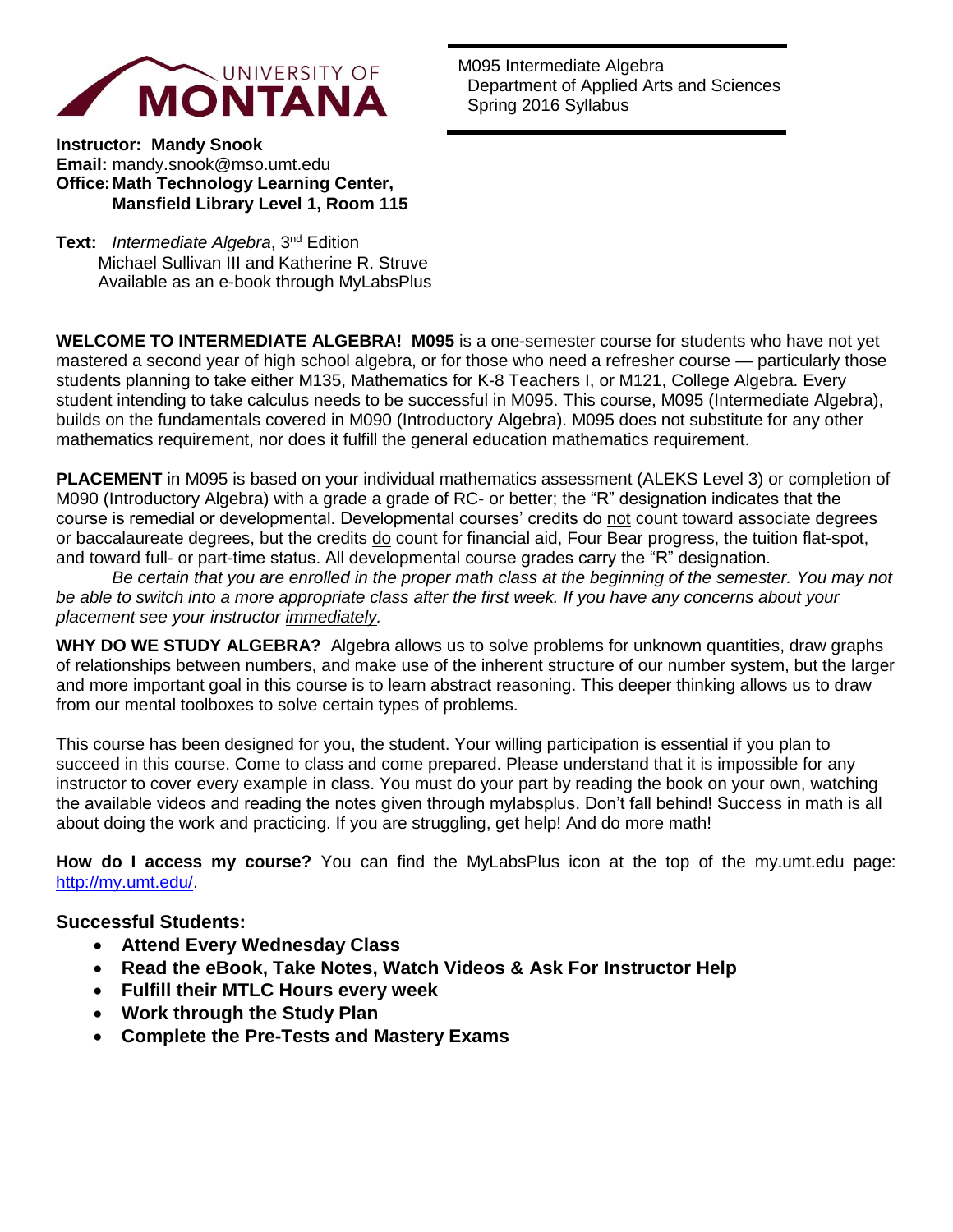**MTLC:** The Mathematics Technology Learning Center (MTLC) is a large classroom filled with computers and an opportunity for one-on-one math instruction. There are 48 computer workstations, experienced faculty members and staff and a private workroom for small group instruction. Students will meet in the lab, as well as a classroom, to learn and prove their mastery of mathematics ensuring that they can successfully move on to and complete credited college math courses.

M095 is broken into five units which each include a study plan, a pre-test and a test to prove your mastery on that unit's concepts.

- You must finish 75% of study plan before you can take the pre-test. There are chapter resources for every concept covered in the study plan.
- After completing the study plan material, you will take a pre-test. The pre-test assesses your test readiness. You must earn an 80% on the pretest. Your highest grade will be counted.
	- $\circ$  If you do not achieve an 80% or better on the pre-test we will work together, using an adaptive study plan in MyLabPlus, one-on-one help, reading the e-text and watching provided videos, and small group instruction to prepare you for the mastery exam until you are able to earn an 80% on the pre-test.
	- When you pass the pre-test for a specific module at 80% or better, you will be considered ready to take the mastery exam.
- You will then take the mastery exam and pass at a 75% or better to have mastered the material and you will not need to do any more work in that chapter.

**NOTEBOOK:** For the study plan work we will ask that you keep a notebook of your written work. The notebook will help us to answer questions you may have as well as assisting you in organizing your mathematics. A well-organized approach to mastering mathematical concepts that are unfamiliar to you is the best approach. It will also help you develop good study habits that will make your entire college experience more rewarding.

Your notebook will be work 10% of your final grade in the course, and will be checked by an instructor before you take each mastery test.

The 10 points given for notebook check will be distributed in the following way:

- Present: 2 points, Student has a notebook in class.
- Organized: 2 points, Chapter and sections are labeled
- Math Definitions and Illustrations: 2 points, Vocabulary and drawings that explain the concepts
- Example Problems: 2 points, from the book, videos or instructor help
- Work problems: 2 Points: Study plan, Pre-test

**PARTICIPATION:** Student participation is essential for success in this course and the time requirements insure that the minimum time requirement is being met in an environment where knowledgeable help is available. There is a wide-range of instructor hours. Please see the schedule in mylabsplus.

- Your class will meet in the classroom each Wednesday. Participation is required and worth 5 points each week.
	- o If you have successfully passed mastery exam of the current chapter being discussed in the Wednesday class, you are excused from the Wednesday class for that week.
		- For example, if we are discussing Chapter 2 and you have already finished the chapter 2 master exam with an 80% or better, you do not need to come to the Wednesday class.
- You are required to spend 4 hours in the Math Technology Learning Center each week. Your time is recorded automatically in the MTLC and you will be given 5 points for completing the hours.
	- $\circ$  If you pass a mastery exam with a 90% or better, you will only need to spend 2 hours in the MTLC until you complete the next exam. If you continue to receive A's on exams, you will continue to have your hours reduced to two hours each week.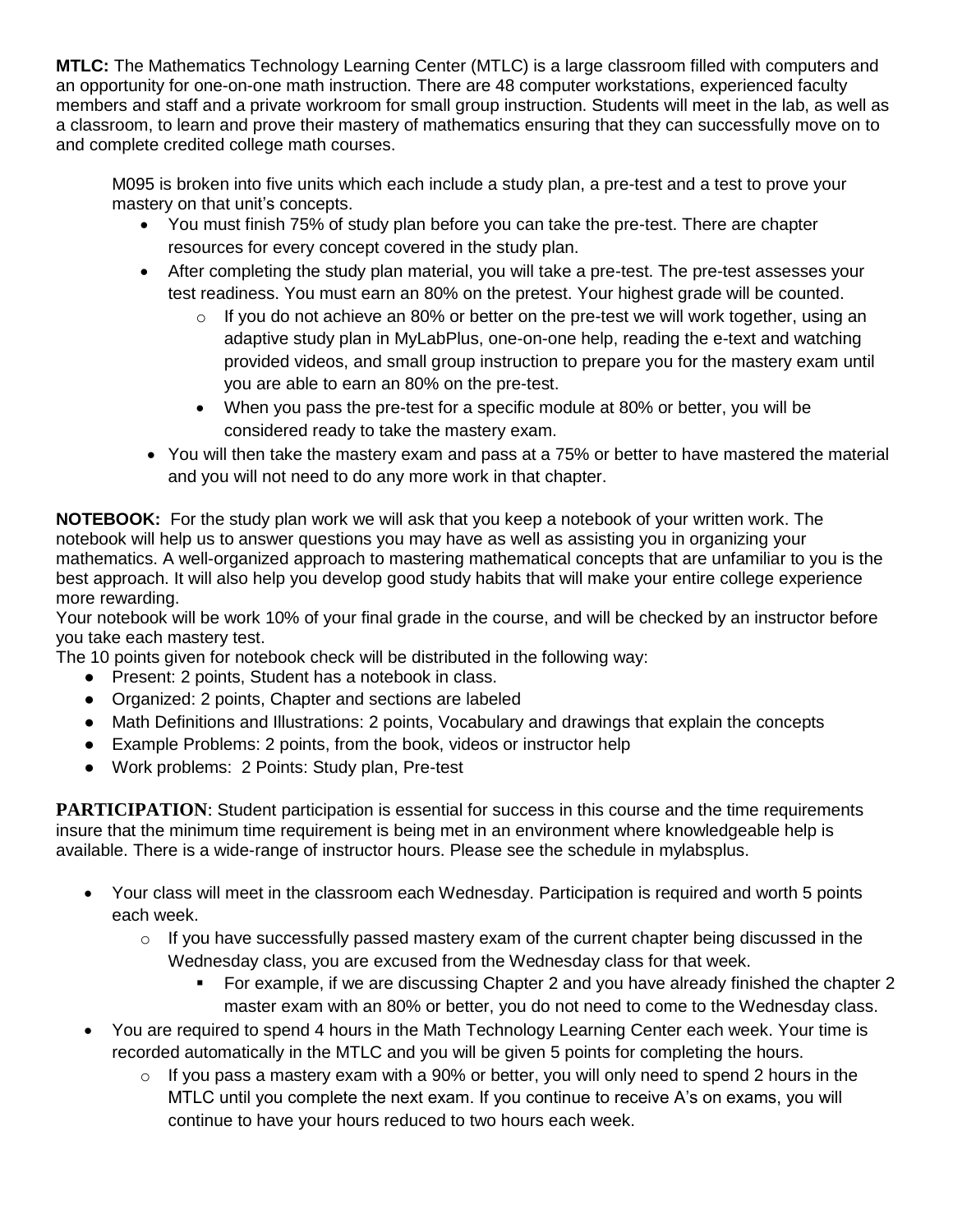**UNIVERSITY OF MONTANA POLICY**: Students who are registered for a course but do not attend the first two class meetings may be required by the instructor to drop the course. This rule allows for early identification of class vacancies to permit other students to add classes. Students not allowed to remain must complete a drop form or drop the course on the internet (http://cyberbear.umt.edu) to avoid receiving a failing grade. Students who know they will be absent should contact the instructor in advance.

Students are expected to attend all class meetings and complete all assignments for courses in which they are enrolled. Instructors may excuse brief and occasional absences for reasons of illness, injury, family emergency, or participation in a University sponsored activity. (University sponsored activities include for example, field trips, ASUM service, music or drama performances, and intercollegiate athletics.) Instructors shall excuse absences for reasons of military service or mandatory public service.

**OPPORTUNITY FOR EARLY COMPLETION AND ADVANCEMENT:** One of the major benefits of the MTLC is the ability for students to work at their own pace. If you needed a brief math refresher, you may find that you will be able to move through the material at an accelerated pace. Or, you may decide to dedicate more time to math, and will find that dedication translates to an early finish. If you are able to move through the mastery exams for M095 in the first two weeks of class, please see your instructor immediately. You may be eligible to move into M121.

**CALCULATOR:** A graphing calculator is required for M090; the Department of Applied Arts and Sciences recommends and uses Texas Instruments models TI-83 or TI-84 (regular or plus editions). Calculators with symbolic manipulation capabilities (e. g. TI-89, TI-92) will not be allowed in testing situations. There will be a TI-84 available on your computer screen in the MTLC.

# **LEARNING GOALS:**

- 1. To solve linear equations and inequalities in one variable
- 2. To graph linear equations and inequalities in one and two variables
- 3. To operate with polynomial expressions, solve integer factorable polynomial equations
- 4. To operate with integer and rational exponents
- 5. To operate with complex numbers
- 6. To solve quadratic equations that are not integer factorable
- 7. To understand and use functions
- 8. To graph quadratic equations, find vertices of quadratic functions
- 9. To model application problems using the skills listed above
- 10. To apply calculator technology as an aid to problem solving in algebra

## **FINAL GRADES**:

The MTLC approach to learning mathematics is based on the concept of mastery. Since we have set the base level for mastery at 75% for each chapter's mastery test, the final grades will be based primarily on your scores on the mastery test. In a traditional algebra course there are often a fair amount of points given for homework and quizzes. In this course the homework and quizzes are replaced by study plans designed to help you achieve appropriate scores on the mastery tests. For this reason the study plans will have a lower point value than you may have encountered in previous math courses. The real goal is to master the material! The final grade will be computed using the following weights:

- Mastery Tests: 70%
- Pre-Tests 10%
- Notebook 10%
- Attendance/Participation: 10%